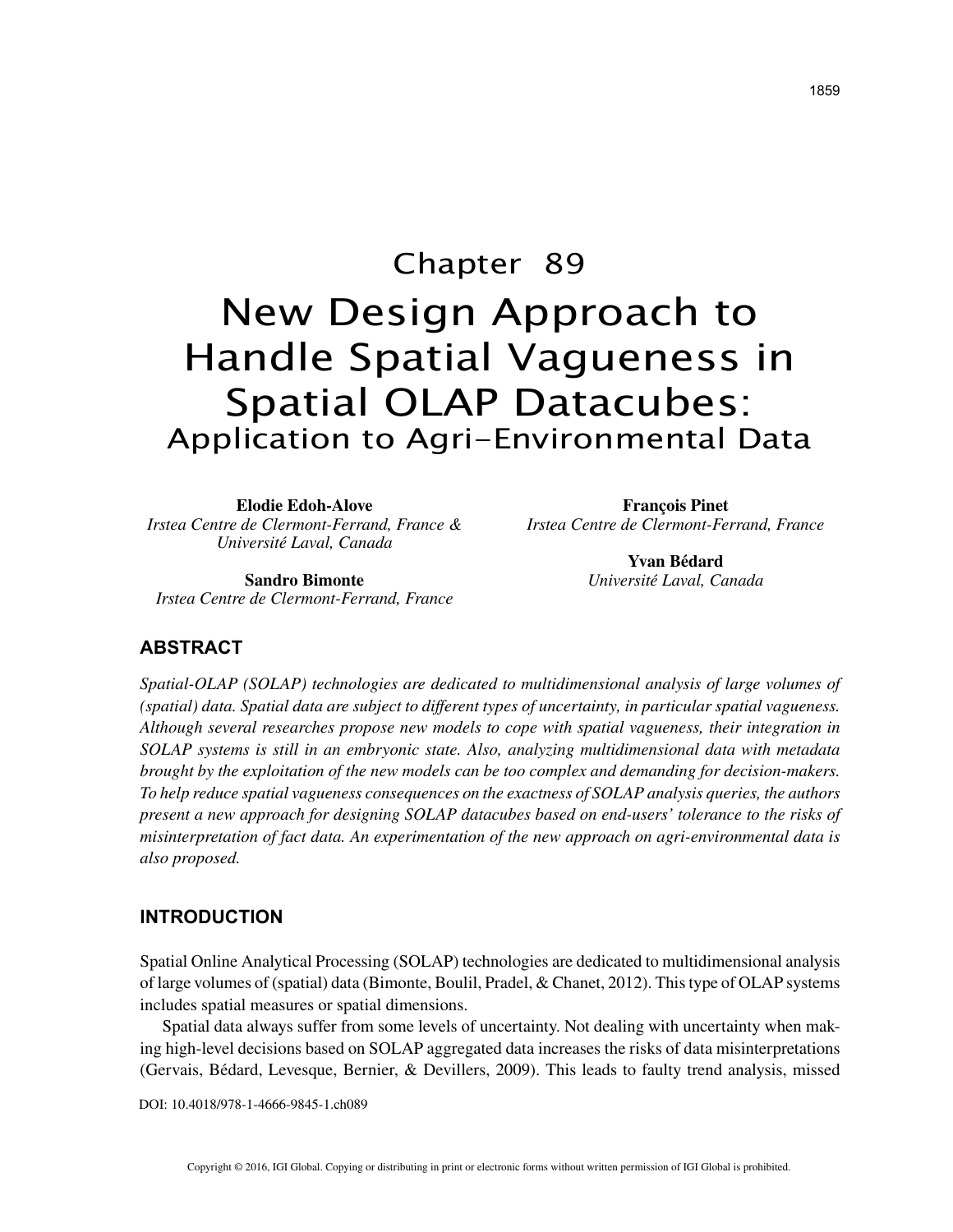problems and inexact comparisons between regions or periods. The uncertainty is the result of semantic imprecision, logical inconsistency, temporal incoherence, etc. and/or *spatial vagueness* (Lotfi Bejaoui, 2009). In particular, spatial vagueness refers to a frequent imperfection on boundaries or spatial location of represented geographical objects (e.g. forest, fire, lake). To deal with uncertainty in SOLAP systems, two main approaches are investigated. The first one tries to reduce uncertainty (overabundance of observations to increase spatial precision for example) from the data or to provide decision-makers with visual feedbacks about the uncertainty (Bimonte, Nazih, Kang, Edoh-Alove, & Rizzi, 2013; Lévesque, 2008; Worboys, 1998). The second one proposes to handle uncertainty issues by using new uncertaintyaware spatio-multidimensional models and operators {Jadidi, 2012 #750;Siqueira, 2012 #652} (Jadidi, Mostafavi, Bédard, & Long, 2012; Perez, Somodevilla, & Pineda, 2007; Siqueira, Aguiar Ciferri, Times, & Ciferri, 2012), that are based on the representation of the vague objects with fuzzy or exact models. Nonetheless their implementation is still in an embryonic state.

Motivated by the desire to offer a solution that presents a symbiotic trade-off between the theoretical accuracy on spatial vagueness, the implementation feasibility in current technologies and the usability by intended end-users, we come up with a third approach**:** instead of dealing with the complexity of manipulating complex vague objects models in SOLAP systems, we propose to manage the risks of SOLAP datacubes misinterpretations, related to spatial vagueness, that the end-users incur. In particular, we are interested in two types of risks of misinterpretation which are the Risk-Geometry (related to the vagueness of the geometric members of the level) and the Risk-Aggregation (risk related to the aggregation formula used to compute measures for a given level).

To do so, we define a new SOLAP datacubes design approach that can take those risks into account during the datacubes modeling process. Such approach leads to the development of a classical SOLAP datacube which not only fits the end-users' usage, but can also be implemented in existing (commercial) SOLAP tools and explored with classical SOLAP operators.

It extends existing methodologies with three main elements. First, our new approach takes simultaneously into account available data sources, end-users' needs and end-users' tolerance levels to "well-identified risks of SOLAP datacubes misinterpretations due to spatial vagueness issues". Second, it delivers to endusers, different versions of SOLAP datacubes (according to their tolerance levels) where the possibility of making erroneous SOLAP analyses is minimized. Third, it enriches the SOLAP datacubes elements with visualization policies to properly communicate risks of misinterpretations to end-users if necessary.

The paper is organized as follows: Section 2 presents a the state-of-the-art on spatial vagueness management in SOLAP systems; motivation of our work using an agicultural case study is presented in Section 3; in section 4, we define and classify the risk of misinterpretation before moving on to defining our new risk-aware design approach requirements as well as the whole new design process proposed in section 5; in section 6 we detail our contributions regarding the risk of misinterpretation assessment and management in the new approach; finally the approach is tested on the case study in section 7.

## **1. RELATED WORK**

### **1.1. Concepts of Spatial Vagueness**

Spatial vagueness is an uncertainty on spatial data that can be categorized into shape vagueness and location vagueness.